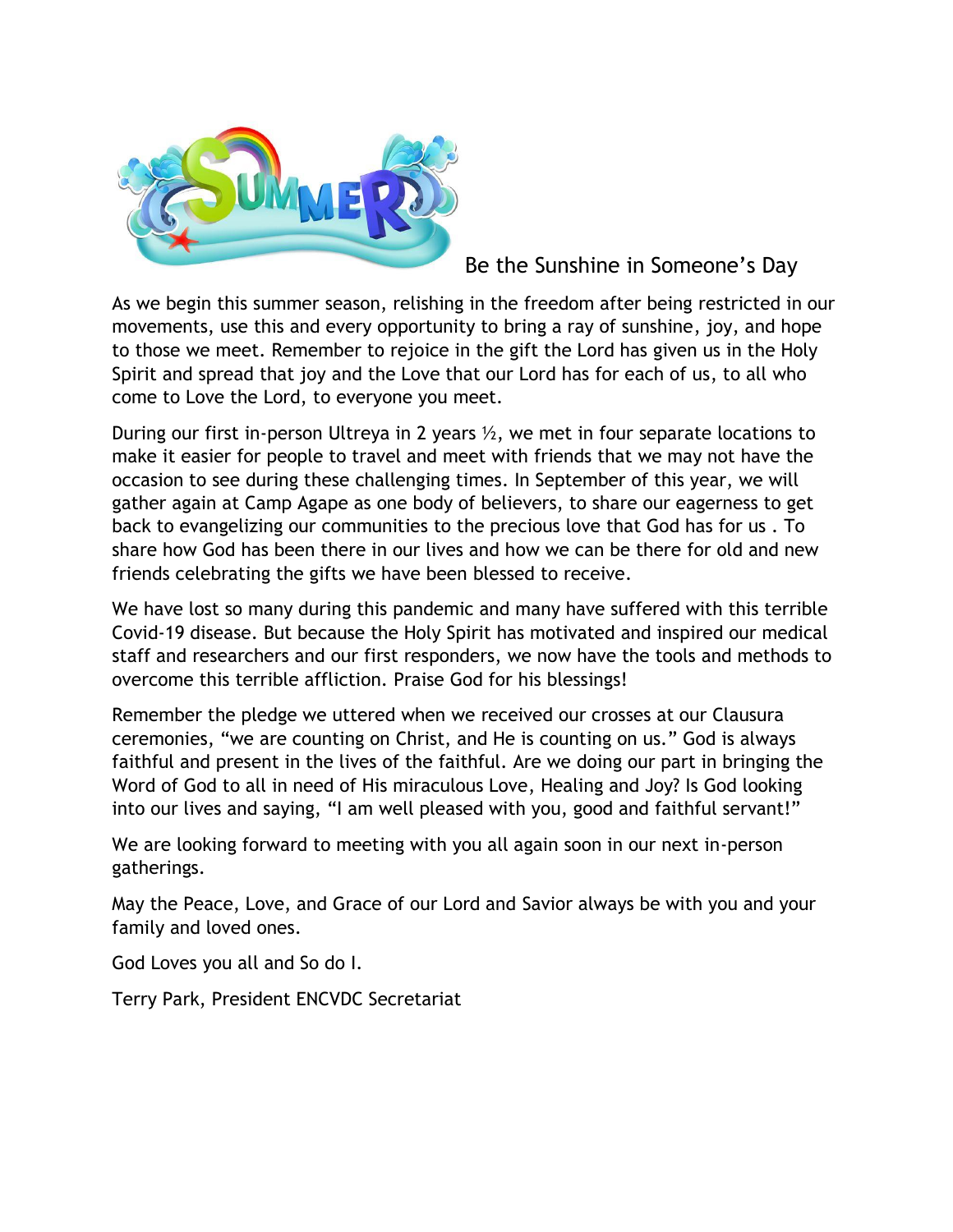# *News from Outreach*

*Now that the next weekend has been scheduled (Feb 2023) and a rector announced (Jim Bailey), you might be starting to consider inviting that guest you have been thinking about for some time. In most of our Ultreyas, business meetings and informal discussions in the Via de Cristo community, when the question is asked about why people do not participate in the community after their weekend, the overwhelming response is, "SPONSORSHIP!" Either guests have been invited for the wrong reasons, or they are not prepared by their sponsor, or there is little or no follow up relationship with the sponsor. Sponsorship is serious business and the key to the most meaningful experience for guests. The ENCVDC web page has several resources available to help sponsors. They can be found under Member Resources>ENCVDC Community>Sponsporhip Information. Included are: Sponsorship Guidelines, in a presentation format that is suitable for congregations or group discussions; Sponsorship Information, that is a detailed explanation of who should be a sponsor and how to be a great one; and most recently added, a Sponsorship Checklist that helps a sponsor make sure they have done everything needed for both pre-weekend and Fourth Day.*

*And speaking of presentations to congregations, the Secretariat will be glad to meet with pastors and congregation members to talk about the purpose of Via de Cristo and how it can be a benefit to the ministry of their congregations. Just drop a line if you are interested in discussing a visit.*

*Peace,*

*Don Seeber*

*GLYASDI*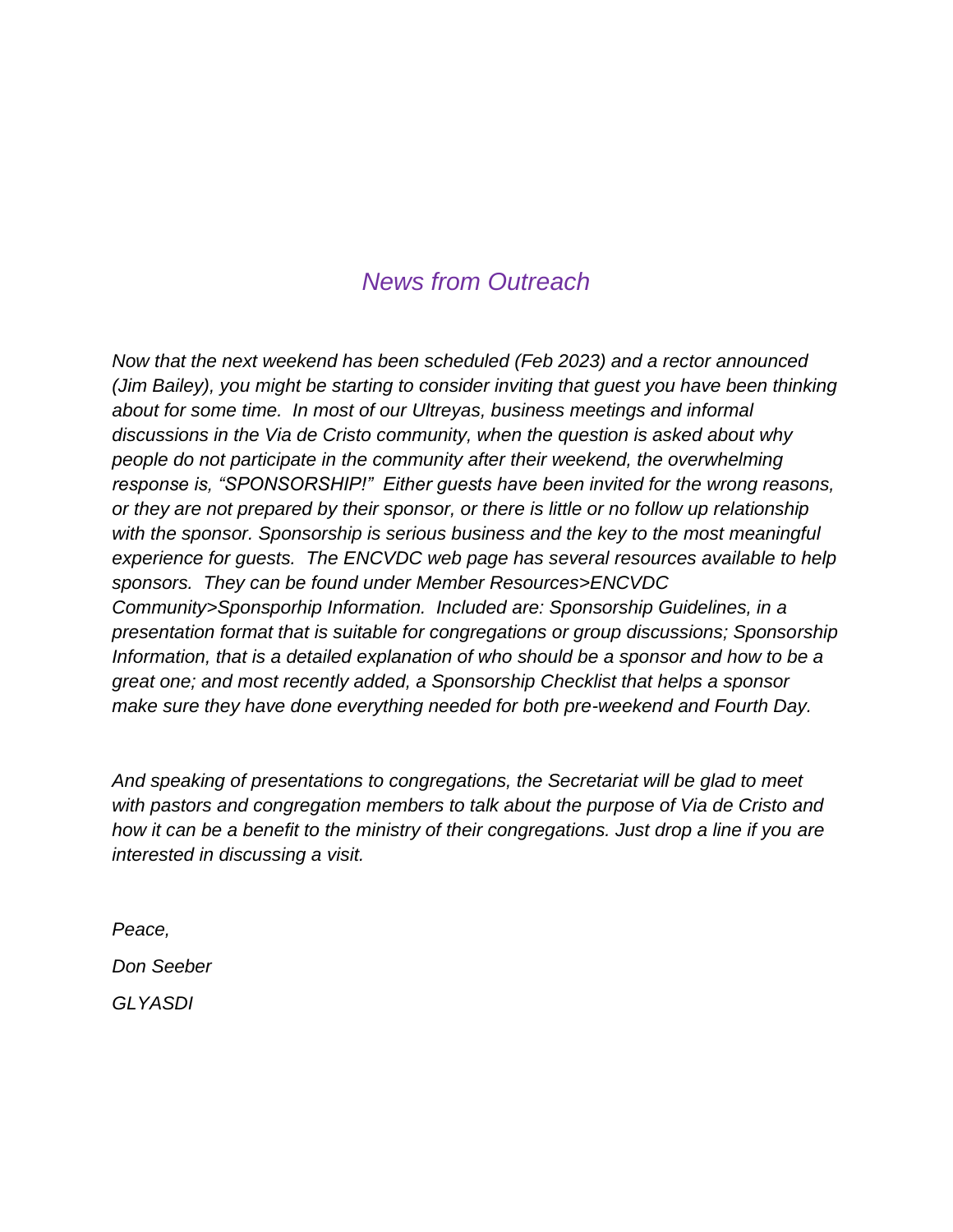# News From Fourth Day

Summer is fast approaching and we just had a Grand Ultreya in May 2022. Four different regions held an Ultreya at the same time: Alamance, Greensboro, Raleigh and the Beach. What an exciting time to see Via de Cristo friends after 2 1/2 years of being isolated from friends and family. There were many hugs, laughter, singing, food and fellowship.

Fourth Day is the way in which we live a life of grace. This means we are to walk beside our sisters and brothers in Christ. The best way for us to do this is to use the green card which we received on the second day of our weekend. We are to walk in piety, to study God's Word and to love and help our neighbors. Just sending a note or stopping to talk to someone on your walk. Christ expects us to share to all people. Another way we can walk in God's Grace is to be in a reunion group. Some groups have fallen away due to Covid. If you are still meeting with your group, what a blessing! If you wish to find a reunion group contact your pastor or friend at your church and begin looking. If you have a friend or fellow church member then start your own reunion group. Remember when one or two are gathered, He is in our midst.

GLYASDI, Leslie Aschemeier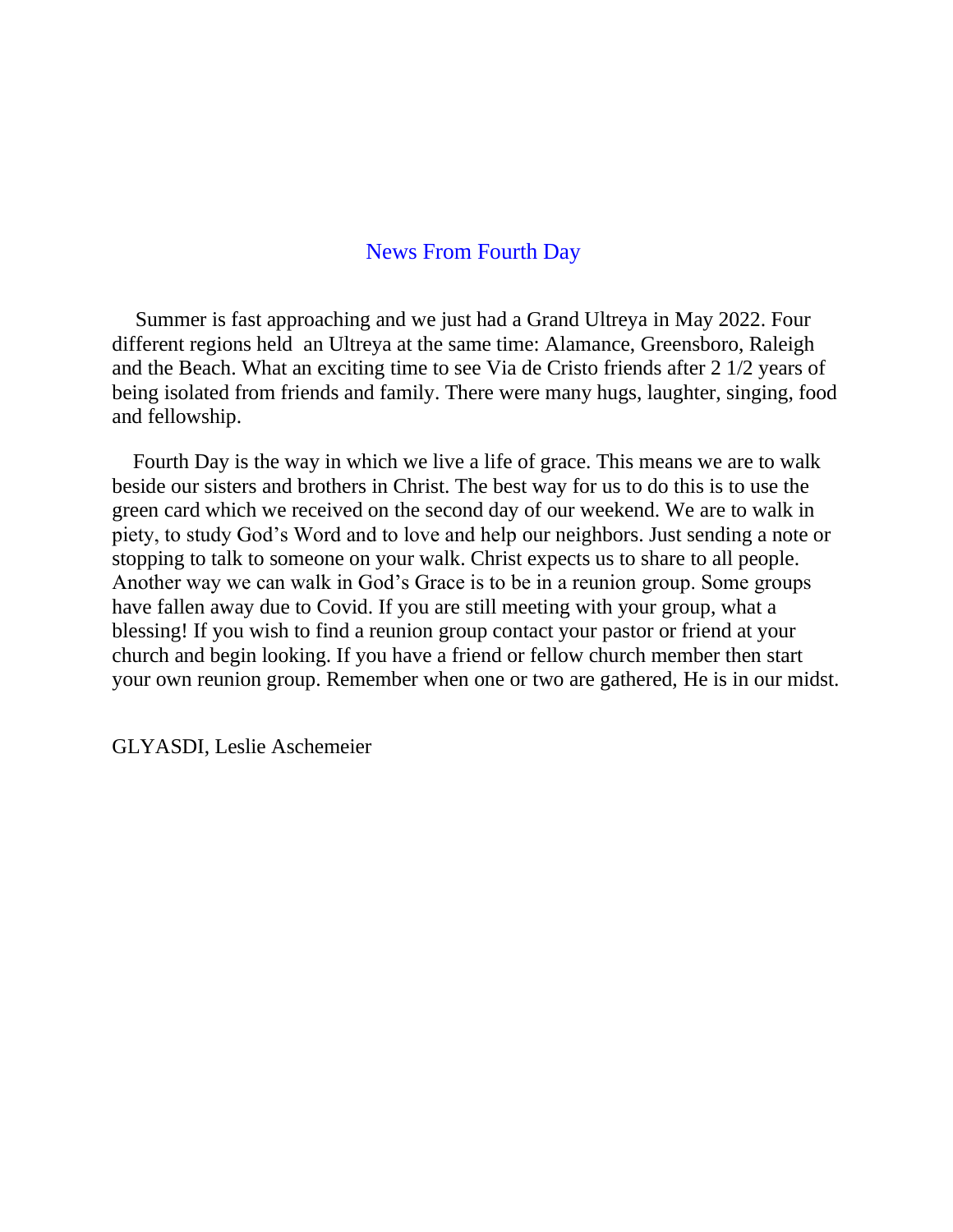#### Regional Liaisons and Congregation Ambassadors

Greenville Region Liaison – Susan Beck-Frazier Our Redeemer, Greenville – Susan Beck-Frazier

Wilmington Region Liaison – Don Seeber

 Lutheran Church of Reconciliation, Ogden – Leslie Aschemeier and Karen Aune St. Paul's, Wilmington – Lynda Shell and Betty Huggins St. Peter, Southport – Susan Collins

Raleigh/Durham Region Liaison – Allan Dickson

 St. Philip, Raleigh – Howard Cunningham Grace, Raleigh – Tim Hess Good Shepherd, Raleigh – Kris Sloman

Cary/Fuquay-Varina Region Liaison – vacant

 Abiding Presence, FV – Debbie Worden Resurrection, Cary – Lynne Hofmann Holy Cross, Clayton – Lizy Coleman St. James, Fayetteville – Tonie Neal

Greensboro/Burlington Region Liaison – vacant

Prince of Peace, Greensboro – Brett Koceja

Charlotte Region Liaison – vacant Advent, Charlotte – Abby Bostian Kimball Memorial, Kannapolis – Lindsay Daugherty

If you don't see your church listed here and you are able to serve as a Regional Liaison or Congregation Ambassador, please contact Don Seeber, Lisa Koceja, or Leslie Aschemeier (Outreach and 4th Day).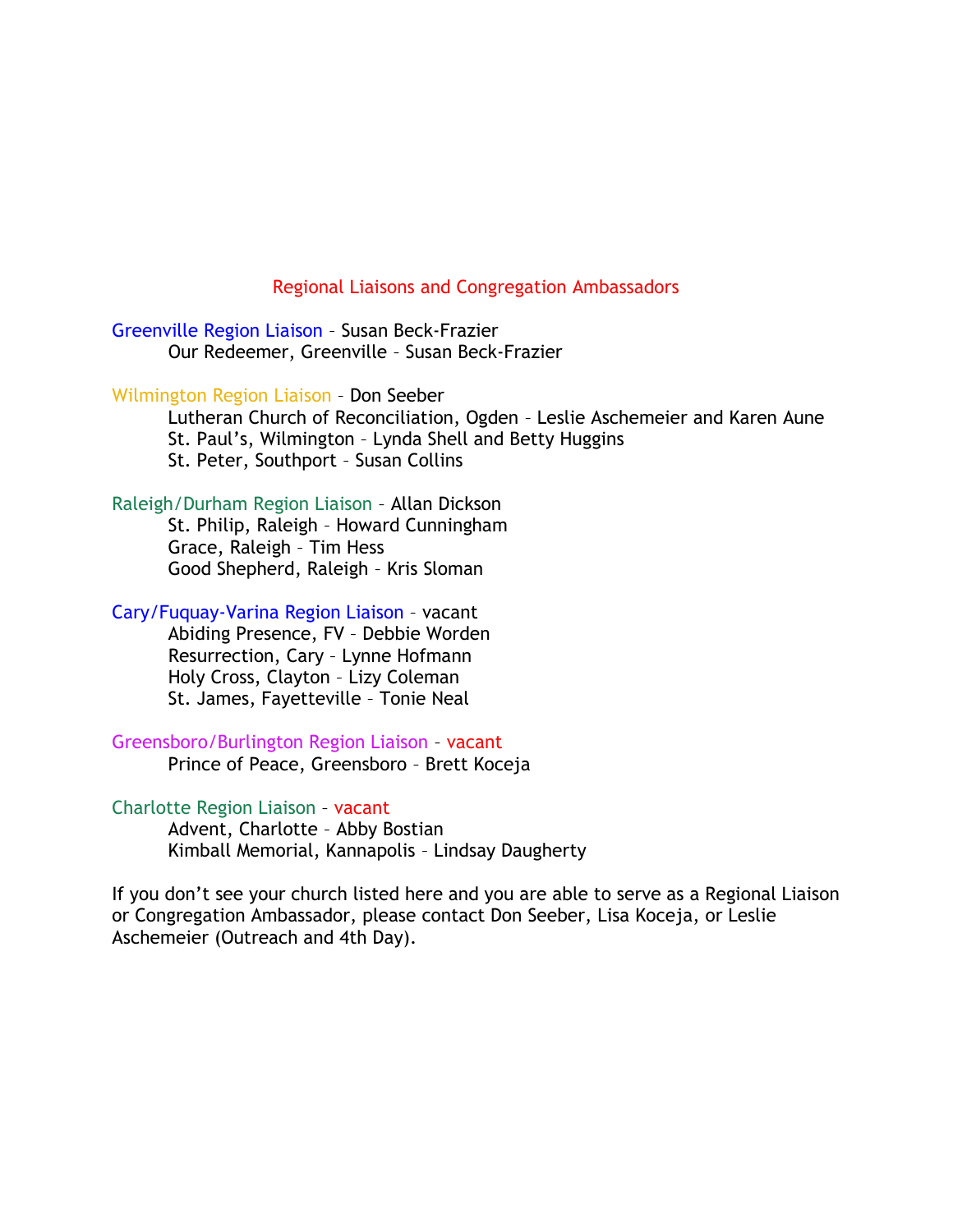### Message from Jim Bailey Rector for Mixed 106 Feb 2023

It was Friday April 29 when I received a phone call around 8:30 in the evening. The caller introduced himself as Pastor Dwight Shellaway. He asked me a very simple question. Would I consider serving as rector in February 2023? I nearly feel out of my lazy boy which had become my comfort zone for the past two and half years during the pandemic. After rambling on about how I couldn't believe that I would be considered, I told him I would pray about it and would get back to him in a few days with my decision. Needless to say, I did not sleep well that night. I kept thinking would I be capable of serving? Would I have the time and energy required to serve the team at the capacity necessary to preform all my duties? For the next couple of days I consulted with my family, my Via de Cristo friends at St. Paul's but most importantly I prayed to our Lord and Savior Jesus. It was during a time of prayer that I remembered the pledge I made at the closure of my weekend. I truly believe it was Jesus answering my prayer. It is the pledge that everyone who has ever attended a Via de Cristo weekend says when the Pastor says "Jesus is counting on you" and your response is "and I am counting on Him." Jesus tells us that He will take all our fears away if we will only trust Him. God says in (Isaiah 41:13) "For I am Lord, your God, who takes hold of your right hand and says to you, Do not fear, I will help you." I returned the call to Pastor Shellaway and told him with Gods help and the love, prayers and support of the Via de Cristo community I would be honored and humbled to serve as rector of Mixed 106 in February 2023.

February 2023 may seem like a long way off but time has away of flying by faster than we would like. It is a very short time to form a team, prepare for the weekend and get ready to serve and welcome the quests. If you have been praying to serve on a weekend, please send in your application as soon as possible. The actual date of the weekend (just confirmed) will be February 16-19, 2023 at camp Agapa. You can find team applications at [www.encvdc.org.](http://www.encvdc.org/) Also, prayerfully consider sponsoring someone. Remember your weekend and how it affected your walk with Jesus.

Brothers and Sisters, God Loves You And So Do I,

Jim Bailey Rector mixed 106 6410 Gordon Rd., Unit 22 Wilmington, NC 28411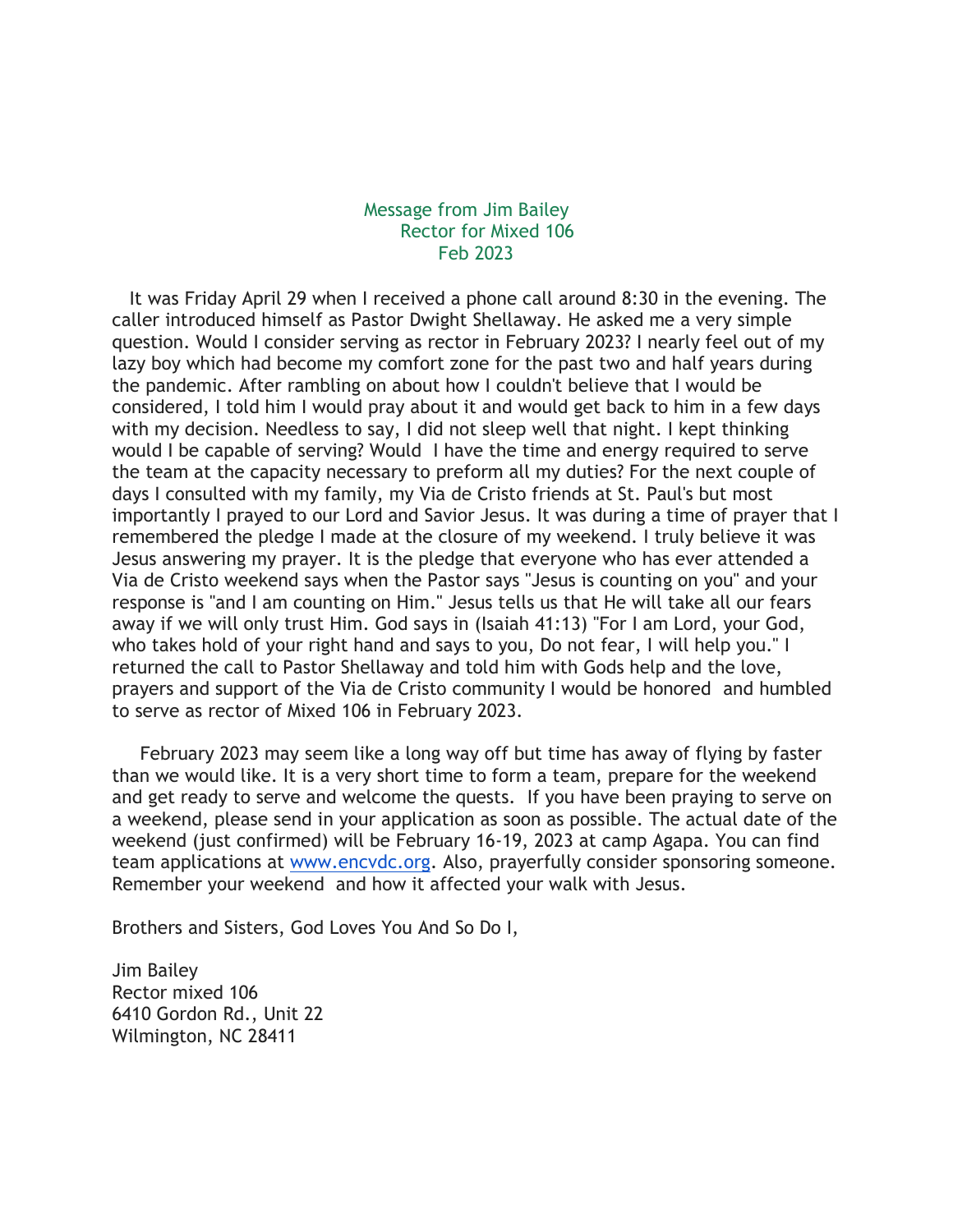## Secretariat Dates to Remember

## 2 0 2 2

June 16, 2022 Virtual Secretariat Meeting 7:00 pm - 8:30 pm July 16, 2022 Virtual Secretariat Meeting 10:00 am-12:00 pm Virtual Secretariat Meeting

#### **Upcoming Via de Cristo Weekends**

| Weekend    | Rector                | Location   | <b>Dates</b> |
|------------|-----------------------|------------|--------------|
| Mixed #106 | Jim Bailey            | Camp Agage | Feb 2023     |
| Mixed #108 | <b>Bonnie Clinton</b> | Camp Agape | <b>TBD</b>   |



#### **Remember in Prayer**

- **Those caring for aging family members.**
- **Those who have lost loved ones**
- **Those struggling with chronic illness.**
- **All refugees and families left homeless by war, poverty, or crisis.**
- **Please pray for the Ukraine and all its inhabitants**
- **Everyone who is impacted by Covid-19 in one form or another.**